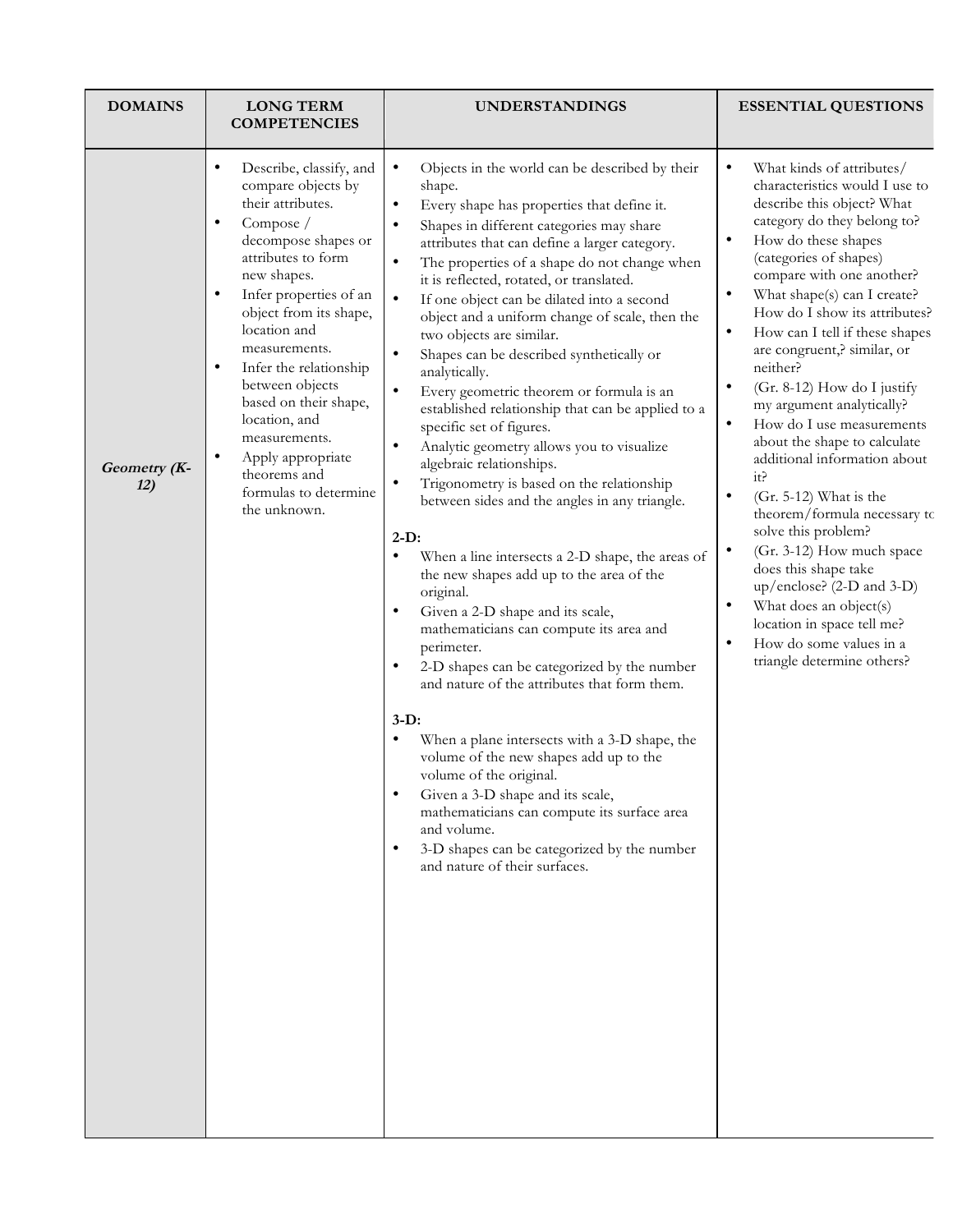## **MAJOR PHYSICAL AND SPATIAL CONCEPTS**

### *Overall Essential Question: How do I get better at this?(as we move from one grade band to the other)*

**Overall Enduring Understanding: Consistent practice and openness to feedback improves** *performance.*

| <b>Domains</b>                        | <b>Understandings</b>                                                                                                                                   | <b>Essential</b><br>Questions                                                      | <b>Grade Level Band</b><br><b>Skill Progressions</b>                                                                                                                                                            | <b>Key Activities</b>                                        |
|---------------------------------------|---------------------------------------------------------------------------------------------------------------------------------------------------------|------------------------------------------------------------------------------------|-----------------------------------------------------------------------------------------------------------------------------------------------------------------------------------------------------------------|--------------------------------------------------------------|
| <b>Balance</b>                        | <b>Staying focused</b><br>on your body in<br>space keeps you<br>grounded.                                                                               | How do I stay<br>upright? OR<br>How do I stay<br>focused on<br>what I am<br>doing? | $3yr-K$<br>Grades 1-2<br>Grades 3-5                                                                                                                                                                             | Yoga<br>Pilates<br><b>Balance beam</b>                       |
| Body and<br>Space<br><b>Awareness</b> | Knowing where my How do I use<br>body is located in<br>space keeps me<br>moving where I<br>want to go.                                                  | my body to<br>move around<br>the ____ (field,<br>gym, dance<br>floor)?             | 3yr-K<br>l.<br>Grades 1-2<br>Grades 3-5                                                                                                                                                                         | Dodge ball<br>Dance<br>Sporting activities                   |
| Chasing,<br>Fleeing, and<br>Dodging   | Moving away from How do I keep<br>a person/projectile myself alive by<br>requires fluent<br>lateral and non-<br>lateral movements.                      | moving?                                                                            | 3yr-K: run in a<br>$\bullet$<br>given a direction<br>(circle, side to<br>side)<br>Grades 1-2:<br>straightforward<br>motion<br>Grades 3-5: non-<br>directional or<br>lateral motion;<br>strategically<br>ducking | Freeze tag                                                   |
| Fitness<br>Concepts                   | Working to be fit<br>helps my brain and $ {\rm movements}/ $<br>body to be healthy. activities that $I \bullet$<br>Stress can be<br>reduced by intently | What are the<br>need to do to<br>keep my body<br>fit and safe?                     | $3yr-K$<br>lo<br>Grades 1-2<br>Grades 3-5                                                                                                                                                                       | Stretching<br>Aerobics<br>Weight training<br>Yoga<br>Pilates |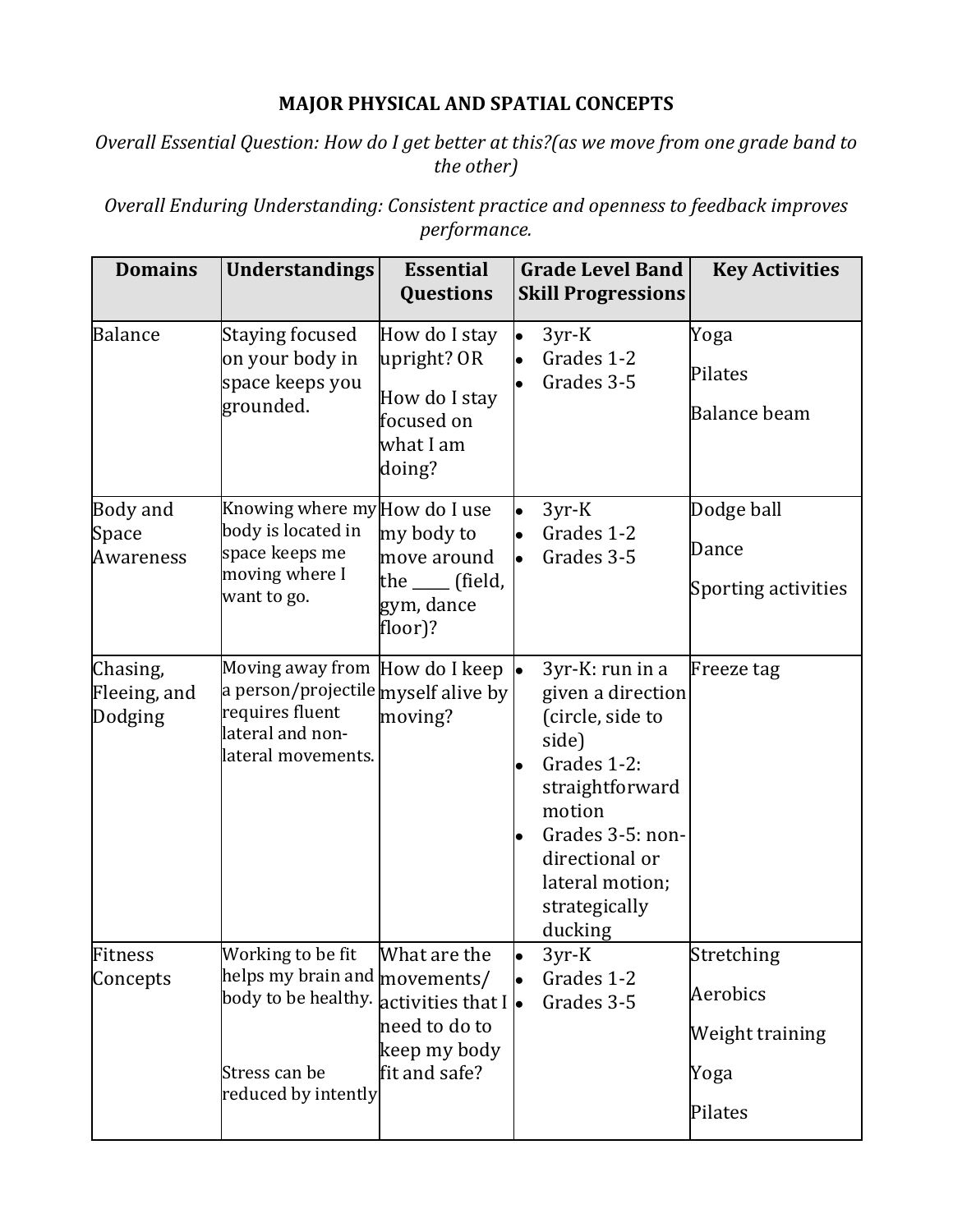|                             | focusing on a<br>physical activity.                                                                                                                       |                                                                        |    |                                     |                                                                                                                                         |
|-----------------------------|-----------------------------------------------------------------------------------------------------------------------------------------------------------|------------------------------------------------------------------------|----|-------------------------------------|-----------------------------------------------------------------------------------------------------------------------------------------|
| Jumping and<br>Landing      | Being deliberate<br>about the way you<br>move protects your $ $ without<br>joints while<br>strengthening<br>muscle groups and<br>technique.               | How do I start <b>.</b><br>and stop<br>getting hurt?                   |    | $3yr-K$<br>Grades 1-2<br>Grades 3-5 | <b>Basketball</b><br>Volleyball<br>Hurdles in track<br>Obstacle courses<br>Frisbee<br>Plyometrics                                       |
| Kicking and<br>Punting      | Effective execution How do I kick<br>of kicks is<br>determined by the<br>amount of power<br>and technique I use<br>to get the ball to its<br>destination. | the ball to get<br>it where I want.<br>it to go?                       | le | $3yr-K$<br>Grades 1-2<br>Grades 3-5 | Jump rope<br>Flag football<br>Soccer<br>Hackey sack<br>Kickball                                                                         |
| Locomotor<br><b>Skills</b>  | Knowing where my How do I use<br>body is located in<br>space keeps me<br>moving where I<br>want to go.                                                    | my body to get •<br>where I want<br>to go?                             | lo | $3yr-K$<br>Grades 1-2<br>Grades 3-5 | Sliding into first<br>base<br>Galloping as part of<br>a dance class<br>Backpedaling to<br>catch a fly ball or to<br>get back on defense |
| Rhythms and<br>Dance        | Identifying the beat How do I move $\bullet$<br>in music requires<br>fluidity and<br>responsiveness in<br>movement.                                       | to the<br>beat/music?                                                  |    | $3yr-K$<br>Grades 1-2<br>Grades 3-5 | Line dances<br>Square dancing<br>Pop dance (Wii)                                                                                        |
| Striking with<br>Implements | Knowing the<br>techniques (body<br>position, correct<br>movements) makes   want it to go?<br>it more likely to hit                                        | How do I hit<br>the ball/object $\bullet$<br>to get it where $\bullet$ |    | $3yr-K$<br>Grades 1-2<br>Grades 3-5 | Tennis<br><b>Badmitton</b><br><b>Floor hockey</b>                                                                                       |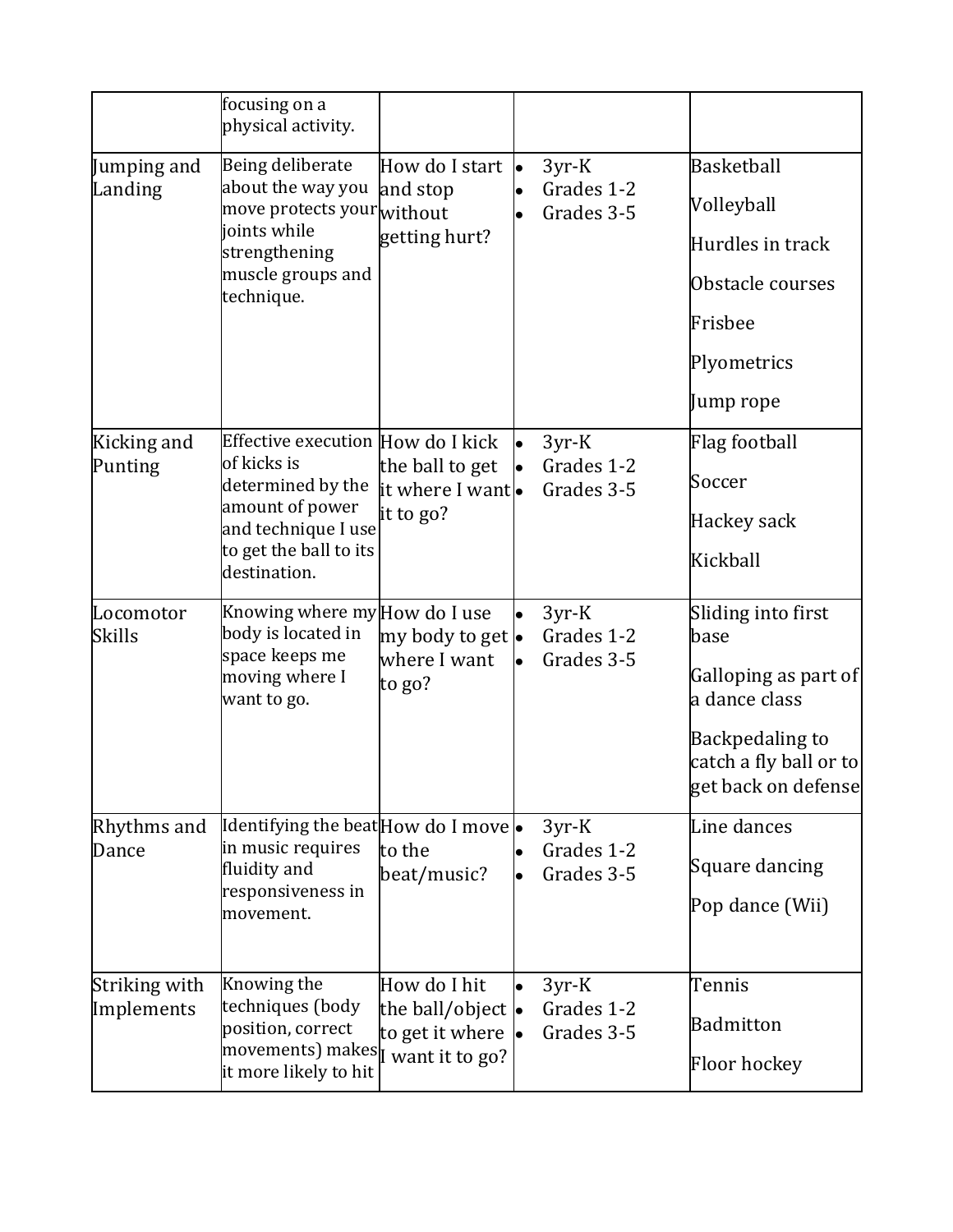|           | the ball/object<br>effectively.                                                                                                                                                 |                                                                                                                         |           |                                     | Whiffle ball,<br>softball                                                                 |
|-----------|---------------------------------------------------------------------------------------------------------------------------------------------------------------------------------|-------------------------------------------------------------------------------------------------------------------------|-----------|-------------------------------------|-------------------------------------------------------------------------------------------|
| Teamwork  | The way we<br>communicate with<br>one another has a<br>predictable effect<br>on the team's<br>success.                                                                          | How do we<br>work together<br>to get the job<br>done?                                                                   | <b>le</b> | $3yr-K$<br>Grades 1-2<br>Grades 3-5 | All team sports<br>Cooperative games                                                      |
| Catching  | Throwing and Demonstrating<br>proper technique<br>(body position,<br>correct<br>movements)<br>creates a<br>predictable<br>outcome that<br>makes the activity<br>more enjoyable. | How do I get<br>the ball/object $\bullet$<br>where I want itlo<br>to go?<br>How do I get<br>ready to catch<br>the ball? |           | $3yr-K$<br>Grades 1-2<br>Grades 3-5 | Soccer<br><b>Baseball</b><br>Kickball<br>Basketball                                       |
| Volleying | Keeping the ball in How do I keep<br>the air requires<br>rhythm and force<br>that can be<br>sustained over<br>time.                                                             | the ball alive?                                                                                                         | le        | $3yr-K$<br>Grades 1-2<br>Grades 3-5 | Hitting a beach ball<br>Serving a volley<br>ball<br>Hitting a ball on a<br>tennis racquet |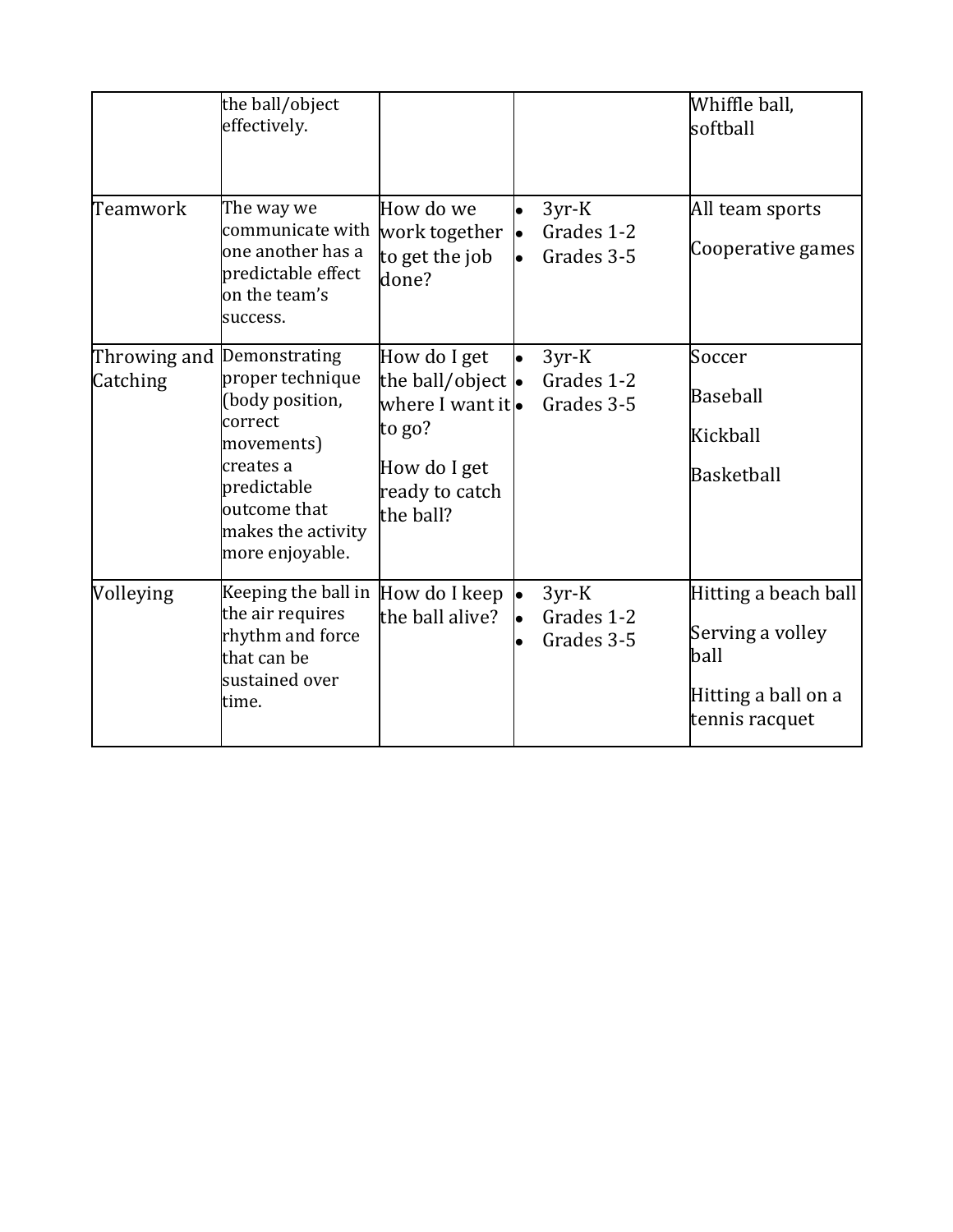# **Music Department K-12 Scope and Sequence - Performing**

| <b>Domain</b> | $K-2$                                                  | $3 - 4$                                                                                                                                                                                           | $5-6$                                                                                                                                                                                                                                                                                                                                                                                      | $7 - 8$                                                                                                                                                                                                                                                                                                                                                                                                 | $9 - 12$                                                                                                                                                                                                                                                                                                                                                                                   |
|---------------|--------------------------------------------------------|---------------------------------------------------------------------------------------------------------------------------------------------------------------------------------------------------|--------------------------------------------------------------------------------------------------------------------------------------------------------------------------------------------------------------------------------------------------------------------------------------------------------------------------------------------------------------------------------------------|---------------------------------------------------------------------------------------------------------------------------------------------------------------------------------------------------------------------------------------------------------------------------------------------------------------------------------------------------------------------------------------------------------|--------------------------------------------------------------------------------------------------------------------------------------------------------------------------------------------------------------------------------------------------------------------------------------------------------------------------------------------------------------------------------------------|
| Technique     | * Posture                                              | * Posture                                                                                                                                                                                         | Posture                                                                                                                                                                                                                                                                                                                                                                                    | * Posture                                                                                                                                                                                                                                                                                                                                                                                               | Posture                                                                                                                                                                                                                                                                                                                                                                                    |
|               | -Tall and proud                                        | - hands at your sides                                                                                                                                                                             | - hands at your sides                                                                                                                                                                                                                                                                                                                                                                      | - Hands at your sides                                                                                                                                                                                                                                                                                                                                                                                   | - Hands at your sides                                                                                                                                                                                                                                                                                                                                                                      |
|               | - Stand like a<br>champion<br>* Breath<br>-deep breath | -lift your sternum<br>* Breath<br>- deep diaphragmatic<br>breathing<br>- Phrasing<br>* Vowel shape<br>- golf ball/ marble<br>- frame<br>- all ah<br>* Diction<br>- strong and clear<br>consonants | - feet separated same<br>width as shoulders<br>- straight back<br><b>Breath</b><br>- breath manag. -<br>exercises for longer<br>phrases<br>- emph. more silent<br>breathing<br>Vowel Shape<br>- reinforce thru<br>exercises<br>- foreign<br>pronunciation<br>Diction<br>- ending<br>vowel/beginning<br>consonant comb<br>- cut-off consonants<br>- for. pronun<br>- compound<br>consonants | - shoulders down and<br>back<br>-sternum lifted<br>-feet shoulder width<br>apart<br>Breath<br>- breath manag. -<br>exercises for longer<br>phrases<br>- emph. more silent<br>breathing<br>* Vowel shape<br>- Diphthongs<br>- matching vowel<br>exercises<br>-uniform vowel<br>shapes<br>* Diction<br>- concentrated<br>attention on<br>delivering the text of<br>the poetry.<br>*syllabic stress, every | - shoulders down and<br>back<br>-sternum lifted<br>-feet shoulder width<br>apart<br>*Breath<br>- breath manag. -<br>exercises for longer<br>phrases<br>- emph. more silent<br>breathing<br>* Vowel shape<br>- Diphthongs<br>- matching vowel<br>exercises<br>-uniform vowel<br>shapes<br>* Diction<br>- concentrated<br>attention on<br>delivering the text of<br>the piece.<br>-consonant |
|               |                                                        |                                                                                                                                                                                                   |                                                                                                                                                                                                                                                                                                                                                                                            | note does not have<br>equal stress.<br>-vowel modification in<br>upper register                                                                                                                                                                                                                                                                                                                         | articulation<br>*syllabic stress, every<br>note does not have<br>equal stress.<br>-vowel modification in<br>upper register                                                                                                                                                                                                                                                                 |
| Pitch         | * Accurate pitches (Mi,<br>Re, Do)                     | * Singing in tune with<br>correct pitches<br>* Accurate pitches Do,<br>Re, Mi, Sol (4th La)<br>* Singing songs in<br>minor keys                                                                   | * Singing in tune with<br>correct pitches<br>* Accurate pitches Do,<br>Re, Mi, Sol, La<br>* major and minor<br>keys                                                                                                                                                                                                                                                                        | Singing in tune using<br>all pitches of major<br>and minor scale.<br>*concentrated use of<br>Kodaly hand signs<br>*major scale singing<br>with arpeggios<br>throughout vocal                                                                                                                                                                                                                            | - Singing in tune using<br>all pitches of major<br>and minor scale.<br>- major scale singing<br>with arpeggios<br>throughout vocal<br>ranges.                                                                                                                                                                                                                                              |

## Vocal Performance Scope & Sequence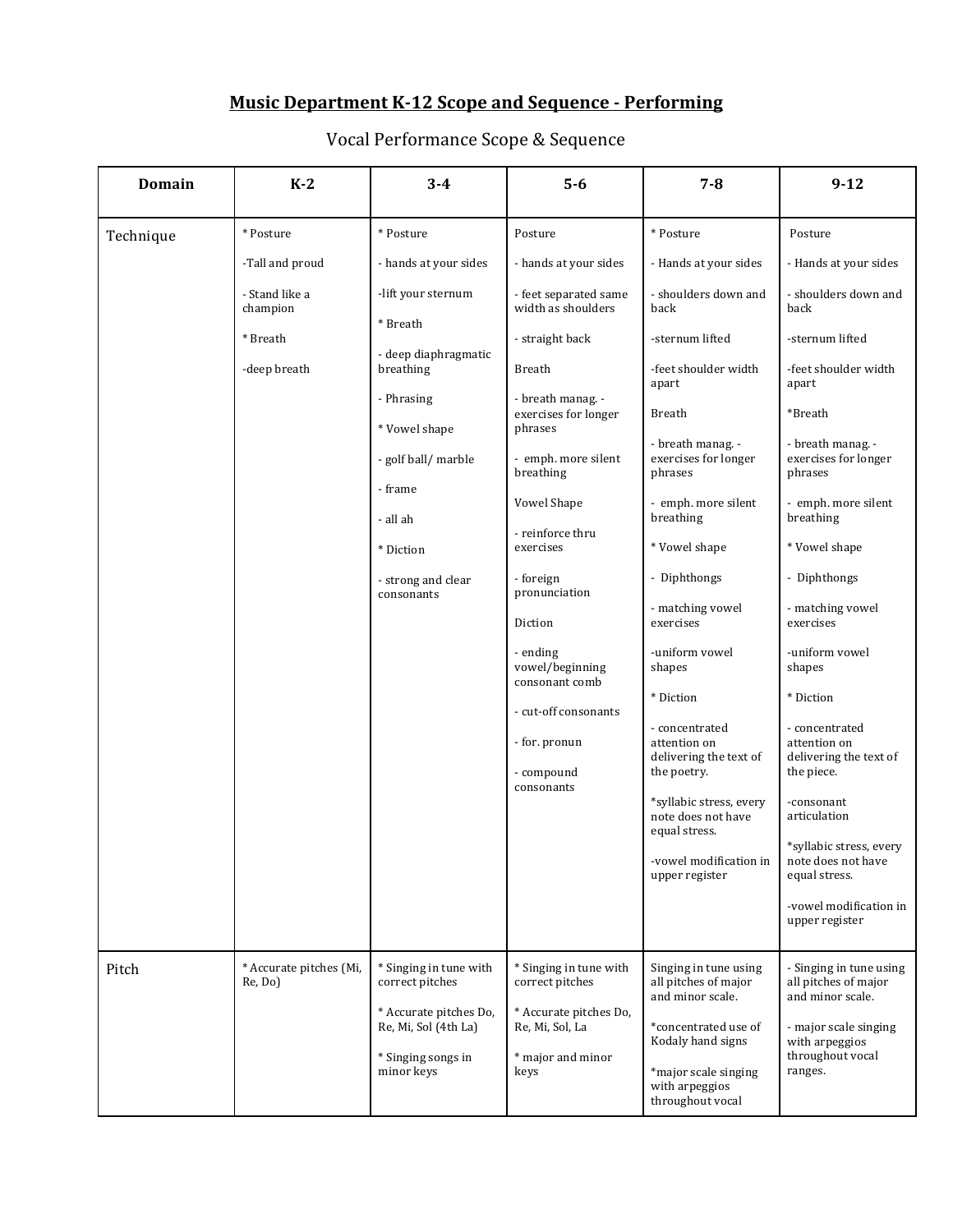|        |                                                                         |                                                  |                                                                                                                 | ranges.                                                                                                                                                                                            |                                                                                                                                                                                                           |
|--------|-------------------------------------------------------------------------|--------------------------------------------------|-----------------------------------------------------------------------------------------------------------------|----------------------------------------------------------------------------------------------------------------------------------------------------------------------------------------------------|-----------------------------------------------------------------------------------------------------------------------------------------------------------------------------------------------------------|
| Tone   | * Singing voice<br>* Healthy vocal<br>production                        | * Singing voice<br>* Healthy vocal<br>production | * Singing voice<br>* Healthy vocal<br>production<br>* Breath support and<br>management<br>* Resonance and focus | Chest voice, mixed<br>voice, head voice and<br>falsetto.<br>*processing singers<br>through the wiles of<br>"stereotypical middle<br>school airy, raspy, and<br>changing" voice<br>characteristics. | - Chest voice, mixed<br>voice, head voice and<br>falsetto.<br>- generating an<br>understanding that<br>breath support, vowel<br>shape, vocal<br>placement and<br>posture have a direct<br>impact on tone. |
| Rhythm | * 2nd grade duple<br>rhythms<br>-echo<br>-decode<br>-create<br>-reading | * echo<br>* decode<br>* create<br>* reading      | * echo<br>* decode<br>* create<br>* reading                                                                     | Continue number<br>counting system from<br>the switch over at<br>TBS                                                                                                                               | Number Counting<br>system                                                                                                                                                                                 |